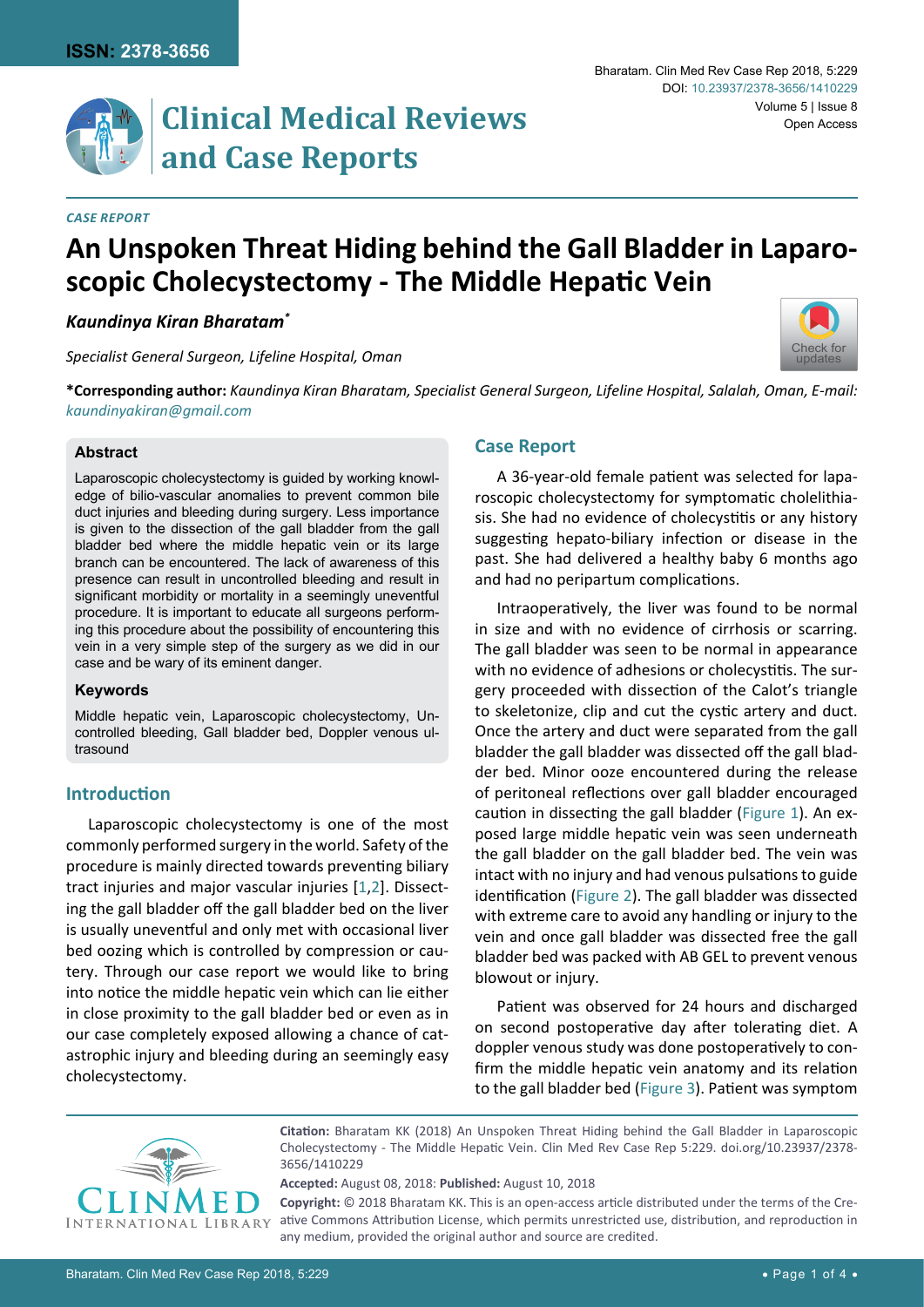<span id="page-1-0"></span>

Figure 1: Gall bladder over the exposed middle hepatic vein in the gall bladder bed.

<span id="page-1-1"></span>

free with no complaints or complications on post-operative visit.

## **Case Discussion**

The gall bladder and the bilio-vascular structures surrounding it are known to exhibit variations of all forms and types [[1](#page-2-1)]. This fact is highlighted in all forums of teaching and training for laparoscopy for gall bladder surgery to avoid bilio-vascular injuries which can be morbid and even catastrophic [[2](#page-2-2)]. Once the Calot's triangle is safely dissected the artery and duct are identified, clipped and cut. This step is followed by dissection of the gall bladder from the gall bladder bed on the liver. Many surgeons usually proceed without caution in this region and only encounter mild oozing from liver bed which is effectively controlled by cautery or compression.

Recent understanding of the liver anatomy brings

into light the presence of the middle hepatic vein in close proximity to the gall bladder bed [[3](#page-2-3),[4\]](#page-2-4). The middle hepatic vein or its major branch may be adhered to the gall bladder bed especially near the right side of the longitudinal axis of the gall bladder [[5](#page-2-5)]. The mean distance from the middle hepatic vein or its largest branch to the gall bladder has been seen to be around 1 to 1.7 mm approximately [[3](#page-2-3),[6](#page-3-0),[7](#page-3-1)]. Thus, the liver tissue overlying the vein may be sometimes negligible [\[3](#page-2-3)-[6\]](#page-3-0). Though not always encountered in dissection the gall bladder from the liver bed, still a working knowledge of its presence in close proximity would guide surgeons to proceed in caution and prevent its injury and catastrophic bleeding in any suspicious presentation if any.

There have been even studies which highlight the importance of Doppler venous ultrasound of the hepatic veins and its major branches prior to a laparoscopic cholecystectomy to allow better understanding of this ana-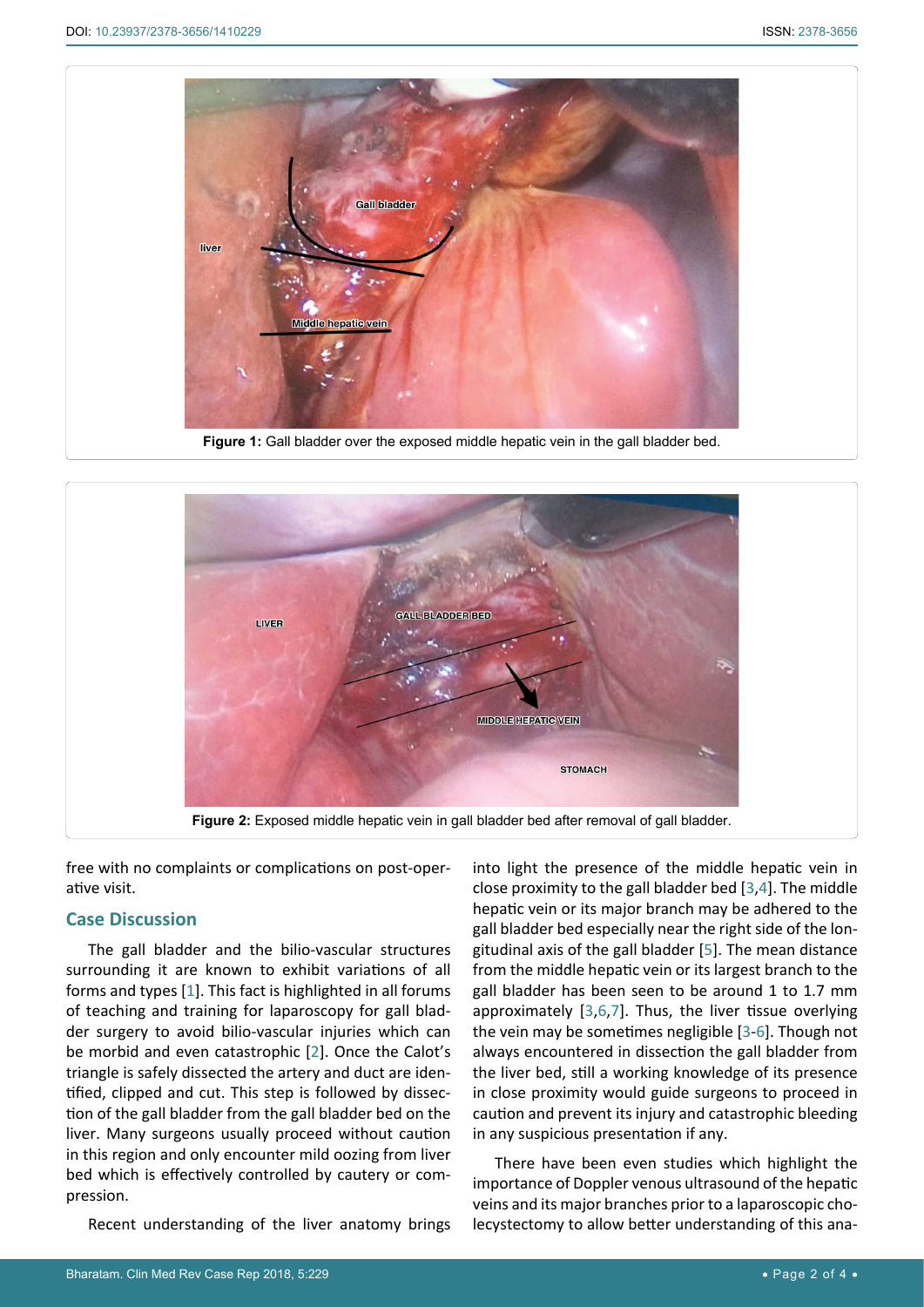<span id="page-2-0"></span>

tomic presence [\[3](#page-2-3),[4](#page-2-4),[6](#page-3-0)-[8](#page-3-2)]. Evidence from autopsy in cases of mortality from bilio-vascular injury also highlights the middle hepatic vein as a cause many cases. Approximately 0.1% to 2.0% cases have uncontrolled bleeding during laparoscopic cholecystectomy and around 80% of them are from the gall bladder bed. Bleeding from the middle hepatic vein may result in cases where the vein is directly exposed or adhered to the gall bladder bed which is around 10% of cases [\[5\]](#page-2-5).

Chronically scarred or contracted gall bladder during surgery or even cirrhotic livers predispose of this situation in much prominence and thus allowing more chances of bleeding and the following sequelae [[5](#page-2-5),[9\]](#page-3-3).

All the said detail does make it evident that the middle hepatic vein or its major branch can very well be present in extreme proximity of the gall bladder bed and any untoward injury should be anticipated especially in diseased conditions of the gall bladder and liver. In present day day-care safe surgery scenario, it is of prime importance to highlight all possible vital structures a surgeon can encounter to allow smooth execution of the surgery and uneventful recovery of the patient.

# **Conclusion**

The middle hepatic vein can be encountered either completely exposed or in very close proximity to the gall bladder bed during laparoscopic cholecystectomy. Its anatomic knowledge should caution surgeons performing laparoscopic cholecystectomy especially during the dissection of the gall bladder from its bed. Just caution at the Calot's triangle would be insufficient and this added knowledge should be incorporated in all surgeons' knowledge for performing safe laparoscopic cholecystectomy.

## **References**

- <span id="page-2-1"></span>1. [Hasan MM, Reza E, Khan MR, Laila SZ, Rahman F, et al.](https://www.ncbi.nlm.nih.gov/pubmed/23416803)  [\(2013\) Anatomical and congenital anomalies of extra he](https://www.ncbi.nlm.nih.gov/pubmed/23416803)[patic biliary system encountered during cholecystectomy.](https://www.ncbi.nlm.nih.gov/pubmed/23416803)  [Mymensingh Med J 22: 20-26.](https://www.ncbi.nlm.nih.gov/pubmed/23416803)
- <span id="page-2-2"></span>2. [Madariaga JR, Dodson SF, Selby R, Todo S, Iwatsuki S,](https://www.ncbi.nlm.nih.gov/pubmed/8069429)  [et al. \(1994\) Corrective treatment and anatomic consider](https://www.ncbi.nlm.nih.gov/pubmed/8069429)[ations for laparoscopic cholecystectomy injuries. J Am Coll](https://www.ncbi.nlm.nih.gov/pubmed/8069429)  [Surg 179: 321-325.](https://www.ncbi.nlm.nih.gov/pubmed/8069429)
- <span id="page-2-3"></span>3. [Zhang WZ, Shen J, Xie JX, Zhu H \(2005\) Color doppler](https://www.ncbi.nlm.nih.gov/pubmed/15908334)  [ultrasonographic examination on the relationship between](https://www.ncbi.nlm.nih.gov/pubmed/15908334)  [the gallbladder bed and major branch of the middle hepatic](https://www.ncbi.nlm.nih.gov/pubmed/15908334)  [vein. Hepatobiliary Pancreat Dis Int 4: 299-301.](https://www.ncbi.nlm.nih.gov/pubmed/15908334)
- <span id="page-2-4"></span>4. [Shen BY, Li HW, Chen M, Zheng MH, Zang L, et al. \(2003\)](https://www.ncbi.nlm.nih.gov/pubmed/14607664)  [Color doppler ultrasonographic assessment of the risk of injury](https://www.ncbi.nlm.nih.gov/pubmed/14607664)  [to major branch of the middle hepatic vein during laparoscopic](https://www.ncbi.nlm.nih.gov/pubmed/14607664)  [cholecystectomy. Hepatobiliary Pancreat Dis Int 2: 126-130.](https://www.ncbi.nlm.nih.gov/pubmed/14607664)
- <span id="page-2-5"></span>5. [Ball CG, MacLean AR, Kirkpatrick AW, Bathe OF, Suther](https://www.ncbi.nlm.nih.gov/pubmed/16966035)[land F, et al. \(2006\) Hepatic vein injury during laparoscopic](https://www.ncbi.nlm.nih.gov/pubmed/16966035)  [cholecystectomy: The unappreciated proximity of the mid](https://www.ncbi.nlm.nih.gov/pubmed/16966035)[dle hepatic vein to the gallbladder bed. J Gastrointest Surg](https://www.ncbi.nlm.nih.gov/pubmed/16966035)  [10: 1151-1155.](https://www.ncbi.nlm.nih.gov/pubmed/16966035)